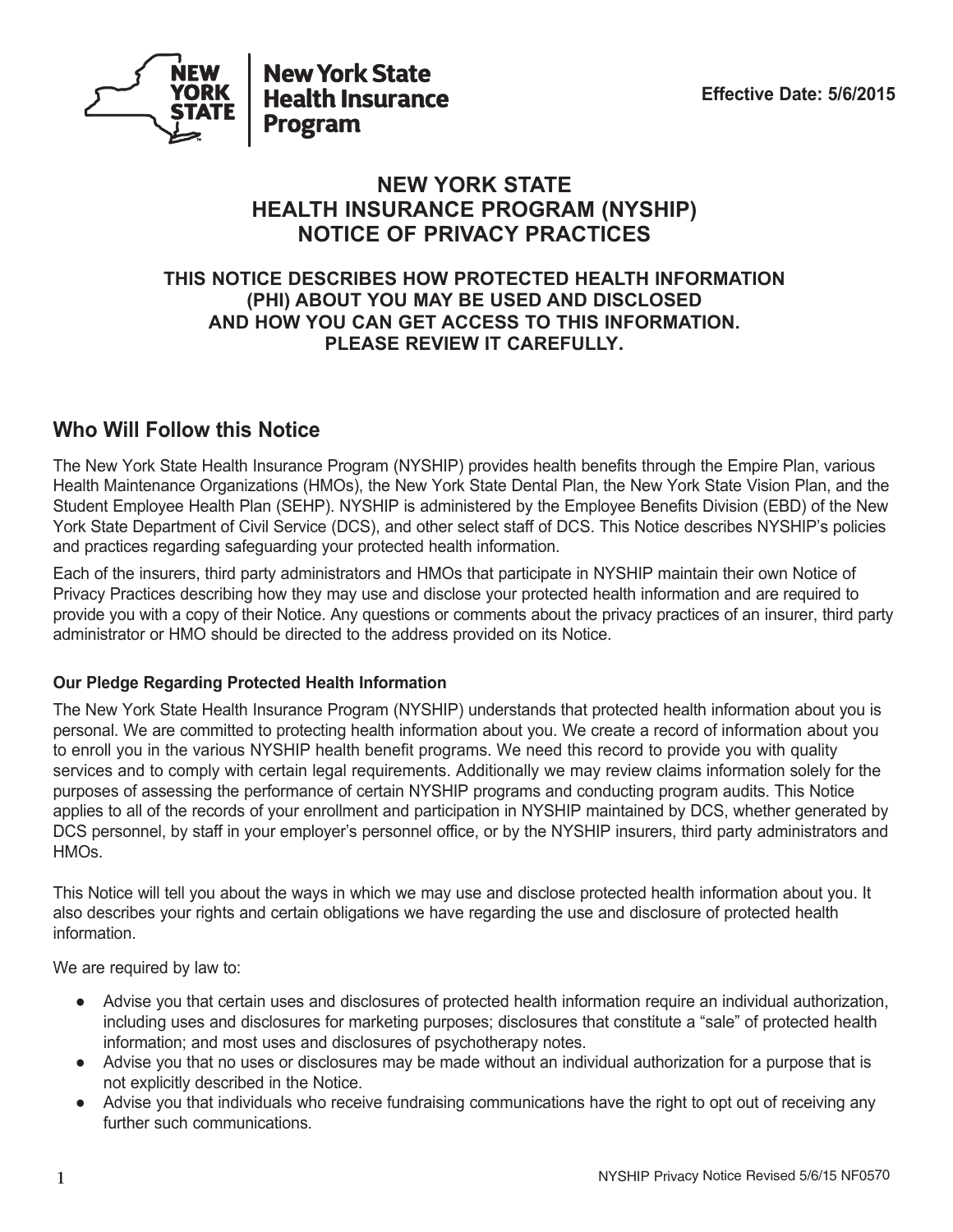- Advise you that no use or disclosure of genetic information may be made for insurance underwriting purposes.
- Make sure that protected health information that identifies you is kept private;
- Maintain this Notice of our legal duties and privacy practices with respect to protected health information about you;
- Notify you if you are affected by a breach of unsecured health information; and
- Follow the terms of the Notice that is currently in effect.

### **How We May Use and Disclose Protected Health Information about You**

The following categories describe different ways that NYSHIP uses and discloses protected health information. For each category of uses and disclosures, we will explain what we mean and try to give some examples. Not every use or disclosure in a category will be listed. However, all of the ways we are permitted to use and disclose information will fall within one of the categories.

- For Treatment. As a health plan, NYSHIP may release protected health information about you for treatment purposes. Enrollment information, such as your name, address, plan name and coverage dates may be released to insurers or organizations responsible for delivering or administering a portion of your health care.
- For Payment. We may use and disclose your protected health information to obtain payment of premiums for your coverage and determine or fulfill our responsibility to provide coverage for you and your dependents. For example, information may be released to the New York State Office of the State Comptroller for use in collecting health insurance premiums. We may also release enrollment and premium information to your employer for the purposes of performing administrative duties.
- For Health Care Operations. We may use and disclose protected health information about you to perform health care operation functions necessary to run NYSHIP. For example, we may use or disclose information for auditing claims payment and customer service performance of NYSHIP insurers and Health Maintenance Organizations and for investigating grievances, analyzing plan performance and investigating fraud and abuse cases.
- To Persons Involved in Your Care. We may release protected health information about you to a person involved in your care, such as a family member, when you are incapacitated or in an emergency, or when permitted by law.
- To Your Employer as Plan Sponsor of Your Health Plan. Information about your participation in NYSHIP may be disclosed to your employer so that it can monitor, audit and otherwise administer its employee health plan. For example, NYSHIP or a NYSHIP insurer may disclose protected health information to a Plan Sponsor for the purpose of obtaining premium bids for the provision of health insurance coverage. Your employer is not permitted to use the information we disclose for any purpose other than administration of your employer's health plan.
- To Business Associates. We may disclose your protected health information to companies with whom we contract, if they need it to perform services we have requested. For example, we will release your information to vendors in order to ensure you receive benefit cards and information about your benefits. When we enter into these types of arrangements, we obtain written agreement to protect your confidentiality prior to releasing your information.
- Research. Under certain circumstances, we may use and disclose protected health information about you for research purposes, subject to strict legal restrictions.
- As Required By Law. We will disclose protected health information about you when required to do so by federal, state or local law.
- To Avert a Serious Threat to Health or Safety. We may use and disclose protected health information about you when necessary to prevent a serious threat to your health and safety or the health and safety of the public or another person. Any disclosure, however, would only be to someone able to help prevent the threat.
- Military and Veterans. If you are a member of the armed forces or reserves, we may release protected health information about you as required by military command authorities.
- Workers' Compensation. We may release protected health information about you for Workers' Compensation or similar programs.
- Public Health Risks. We may provide protected health information about you to prevent or control disease, injury or disability, such as to report reactions to medications.
- Health Oversight Activities. We may disclose protected health information to a health oversight agency for activities authorized by law, such as audits, investigations, inspections and licensure.
- Child Immunization Proofs. We may disclose protected health information about you or your child as proof of immunization to schools.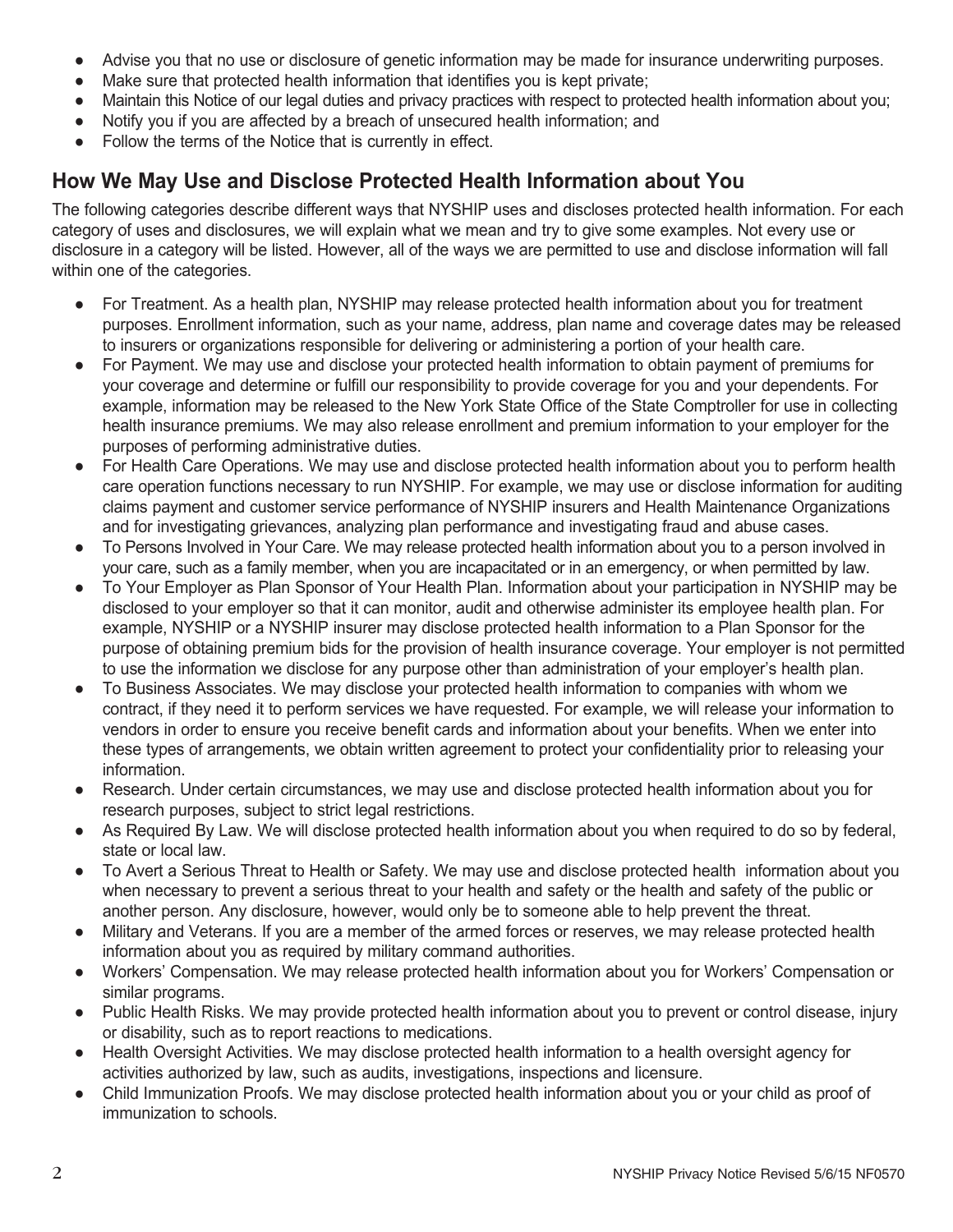- Lawsuits and Disputes. If you are involved in a lawsuit or dispute, we may disclose protected health information about you in response to a court or administrative order. We may also disclose protected health information about you in response to a subpoena, discovery request or other lawful process by someone else involved in the dispute, but only if efforts have been made to tell you about the request or to obtain an order protecting the information requested.
- Decedent Information. We may enable access to decedent information to "family members" or others for fifty years following your date of death, at which point the information is no longer protected.
- Law Enforcement. We may release protected health information if asked to do so by a law enforcement official:
	- $\circ$  In response to a court order, subpoena, warrant, summons or similar process;
	- $\circ$  To identify or locate a suspect, fugitive, material witness or missing person;
	- About the victim of a crime if, under certain limited circumstances, we are unable to obtain the person's agreement;
	- $\circ$  About a death we believe may be the result of criminal conduct:
	- o About criminal conduct associated with NYSHIP; and
	- $\circ$  In emergency circumstances, to report a crime; the location of the crime or victims; or the identity, description or location of the person who committed the crime.
- National Security and Intelligence Activities. We may release protected health information about you to authorized federal officials for intelligence, counterintelligence and other national security activities authorized by law.
- Protective Services for the President and Others. We may disclose protected health information about you to authorized federal officials so they may provide protection to the President, other authorized persons or foreign heads of state or conduct special investigations.
- For other purposes the Secretary of Health and Human Services deems necessary and appropriate. We may disclose protected health information when the Secretary of the U.S. Department of Health and Human Services deems it necessary and appropriate.

#### **Your Rights Regarding Protected Health Information about You**

You have the following rights regarding protected health information we maintain about you:

- Right to Inspect and Copy. You have the right to inspect and copy protected health information we maintain about you. Your request must be made in writing. If you request a copy of the information, we may charge a fee for the costs of retrieving, copying and mailing your records. You have the right to receive electronic copies. We may deny your request to inspect and/or obtain a copy in certain very limited circumstances. If you are denied access to protected health information, you may request that the denial be reviewed. The Department of Civil Service will assign a person to review your request and the denial. The person conducting the review will not be the person who denied your request. We will comply with the outcome of the review.
- Right to an Accounting of Disclosures. You have the right to receive a list of any disclosures we or our business associates make of your protected health information, for up to six years before the date of your request. The list will not include disclosures made prior to April 14, 2003, disclosures made for treatment, payment or health care operations, and certain other disclosures that are excepted by law. The first list you request within a 12-month period will be free. For additional lists, we may charge you for the costs of providing the list.
- Right to Amend. If you feel that protected health information we have about you is incorrect or incomplete, you may ask us to amend the information. You have the right to request an amendment for as long as the information is kept by or for NYSHIP. All requests to amend or correct information in your health records must be made in writing. In addition, you must provide a reason that supports your request. We may deny your request for an amendment if it is not in writing or does not include a reason to support the request. In addition, we may deny your request if you ask us to amend information that:
	- $\circ$  Was not created by us;
	- $\circ$  Is not part of the protected health information kept by NYSHIP;
	- $\circ$  Is not part of the information which you would be permitted to inspect and copy; or
	- o Is accurate and complete.
- Right to Request Restriction. You have the right to request a restriction or limitation on the protected health information we use or disclose about you for treatment, payment or health care operations. You have the right to